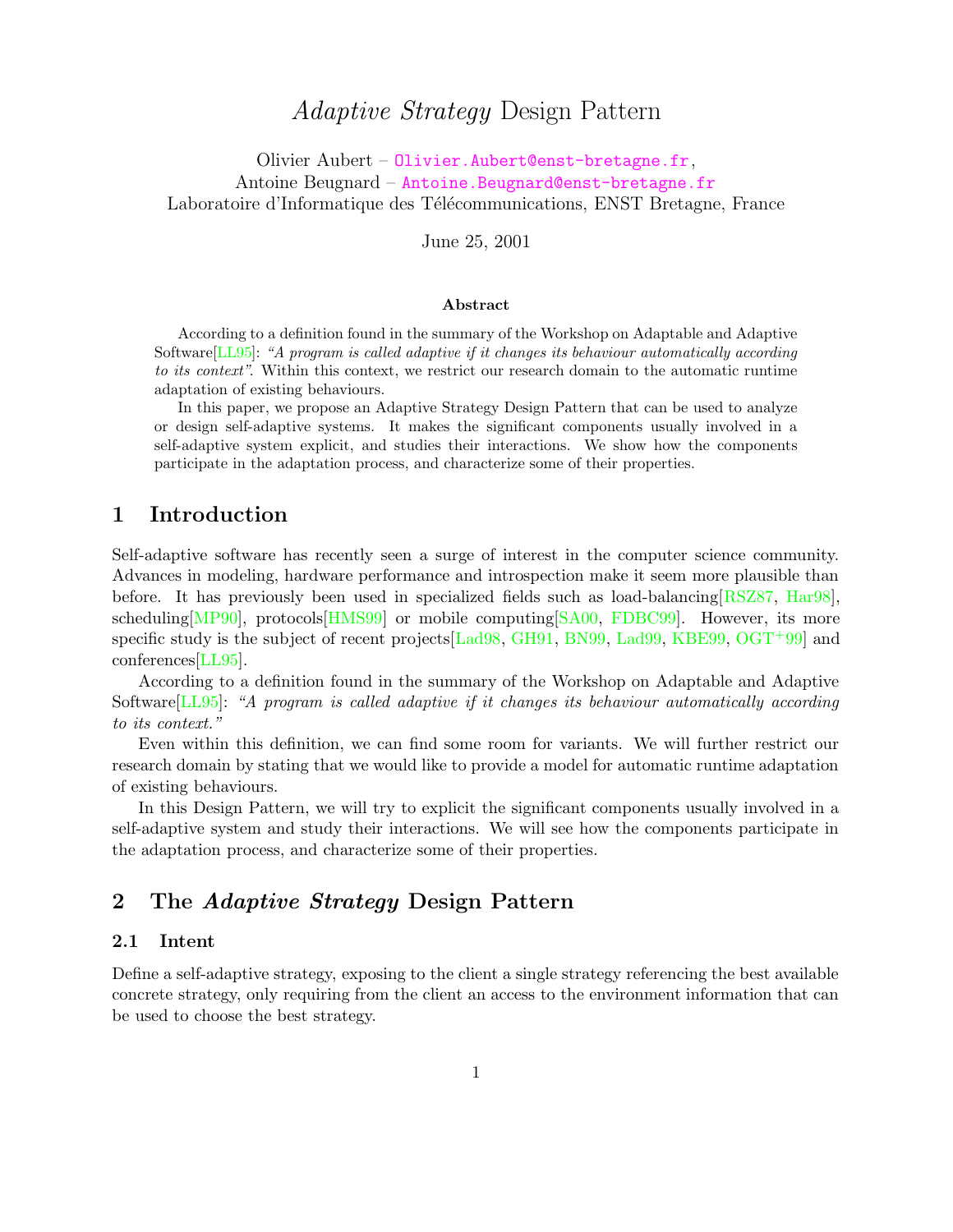#### 2.2 Motivation

Mobile systems can greatly benefit from adaptivity. Consider the example of a mobile device needing to access data located on fixed servers. The mobile device may be disconnected from the network and thus unable to access the data. If a network access is available, the device can be weakly or strongly connected, depending on the quality of the connection.

When strongly connected, the device can use a standard transmission mode, e.g. a standard file sharing protocol. If the device is going to be disconnected, a copy of the data is made locally so that remote access is not needed. Various systems  $[SKK^+90, SA00]$  $[SKK^+90, SA00]$  $[SKK^+90, SA00]$  implement all or part of this functionality, at different levels. Three different behaviours are thus used: one for the strongly connected mode, one for the low-bandwidth mode and one for the disconnected mode. The mobile system has to choose between them, basing its decision on the observation of the context.

The adaptation process involves four main steps. First, the system has to be able to monitor its environment, either by observation (for instance, bandwidth evaluation) or by notification (for instance, the system is notified when the mobile device is going to be disconnected). Based on this information, the system makes a decision, i.e. selects, if necessary, a new behaviour. If it decides to replace the current behaviour, it may have to handle the transition between the old and the new behaviour, which may involve transmitting some state information. In our example, it can be the queue of messages waiting to be sent. Once the new behaviour is ready to be activated, the system can eventually enact the changes and validate the new configuration.

The Strategy Design Pattern[\[GHJV95\]](#page-10-4) already provides a repository of algorithms, and allows them to be interchangeable. However, the pattern leaves the choice of the right strategy up to the client. The Strategy pattern is thus necessary, but not sufficient, to deal with self-adaptation. Building on it, we identify other components involved in the adaptation process, namely an InformationGateway offering monitoring and observation capabilities, a Controller that makes the decision, a StateAdapter dedicated to the adaptation and transmission of information between strategies during the transition phase, and the Adaptive Strategy that glues the components together and provides an entry point for the clients.

Figure [1](#page-2-0) on the following page shows a class model for our simplified example.

The aim of the proposed Design Pattern is to formalize the components used in the adaptation process and discuss some implementation issues.

#### 2.3 Applicability

Use the *Adaptive Strategy* Design Pattern when:

- different versions of an algorithm are available, and we cannot decide until runtime which version is best suited for the task.
- differently stated, you are creating an autonomous system (or agent) whose behaviour can change over time according to external and internal conditions.
- the method used to select an algorithm is well-defined for a case, and the client should not have to worry about it, so you want to provide an adaptive component which should be simple to use and reuse.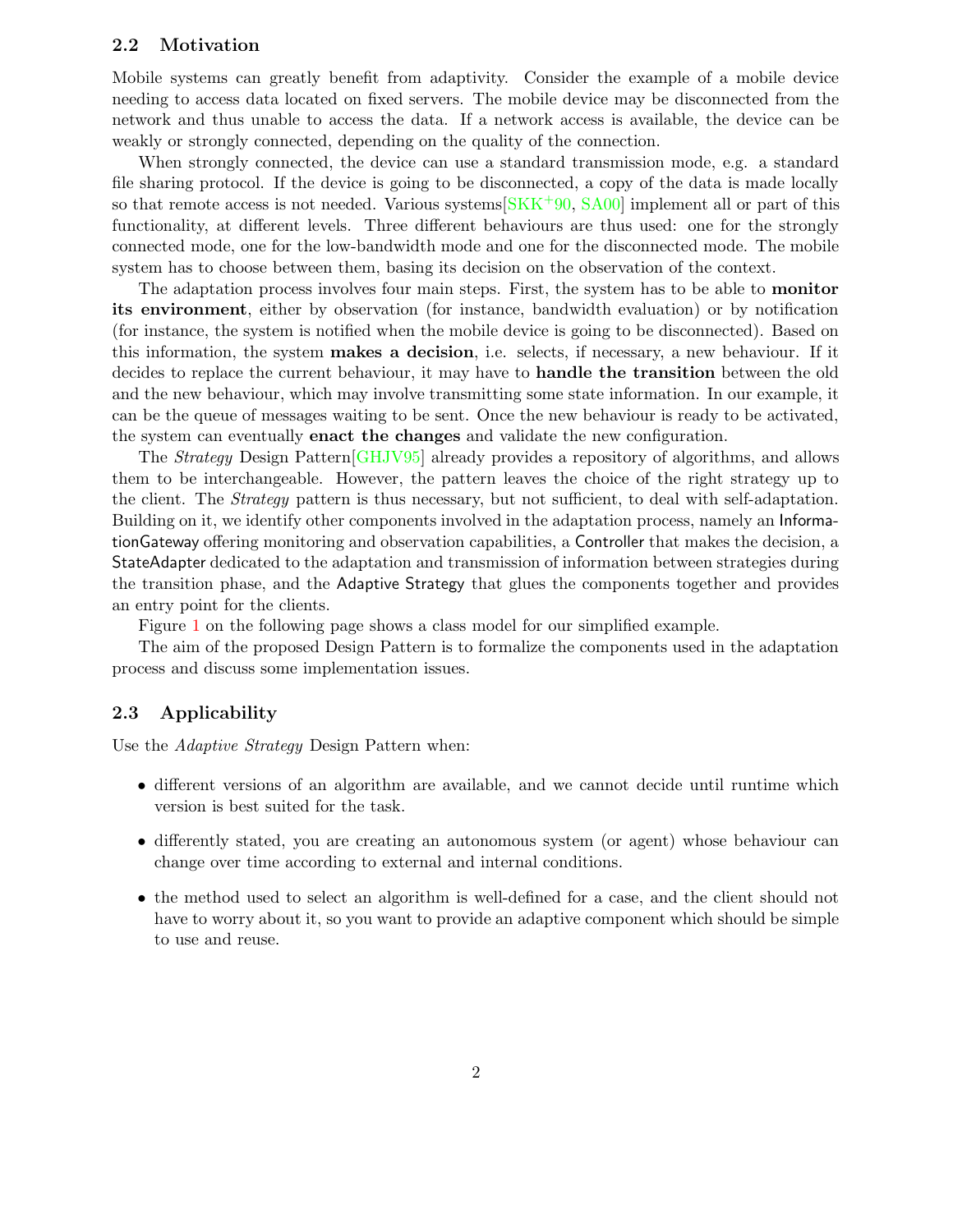

<span id="page-2-0"></span>Figure 1: Example class model

#### 2.4 Structure

Figure [2](#page-3-0) on the next page shows the general structure of the Design Pattern<sup>[1](#page-2-1)</sup>.

#### 2.5 Participants

This pattern is built on the Strategy Design Pattern (behavioural), the Facade Design Pattern (structural), and the Observer Design Pattern.

- Client is the object using the Strategy services. It provides information needed by the Strategy implementations.
- **Strategy** declares an interface common to all supported algorithms. Client uses this interface to call the algorithm defined by a ConcreteStrategy.
- **ConcreteStrategy** implements the concrete algorithm using the Strategy interface. Each ConcreteStrategy may have an associated state, depending on the nature of the implemented service.
- **Adaptive Strategy** is the main access point for the clients of the component. It provides a single entry point, a Facade, for the different Strategy functionalities.

The fact that Adaptive Strategy is itself designed as a Strategy leads to a simplification of the model, and exemplifies the decoupling of the mechanism implemented by the Strategy from the adaptation mechanism. Ideally, we should be able to transparently replace the

<span id="page-2-1"></span><sup>&</sup>lt;sup>1</sup>The class diagram and collaboration diagram in figures [2](#page-3-0) on the following page and [3](#page-4-0) on page  $5$  use the UML notation, but this does not mean that direct application should be derived from them.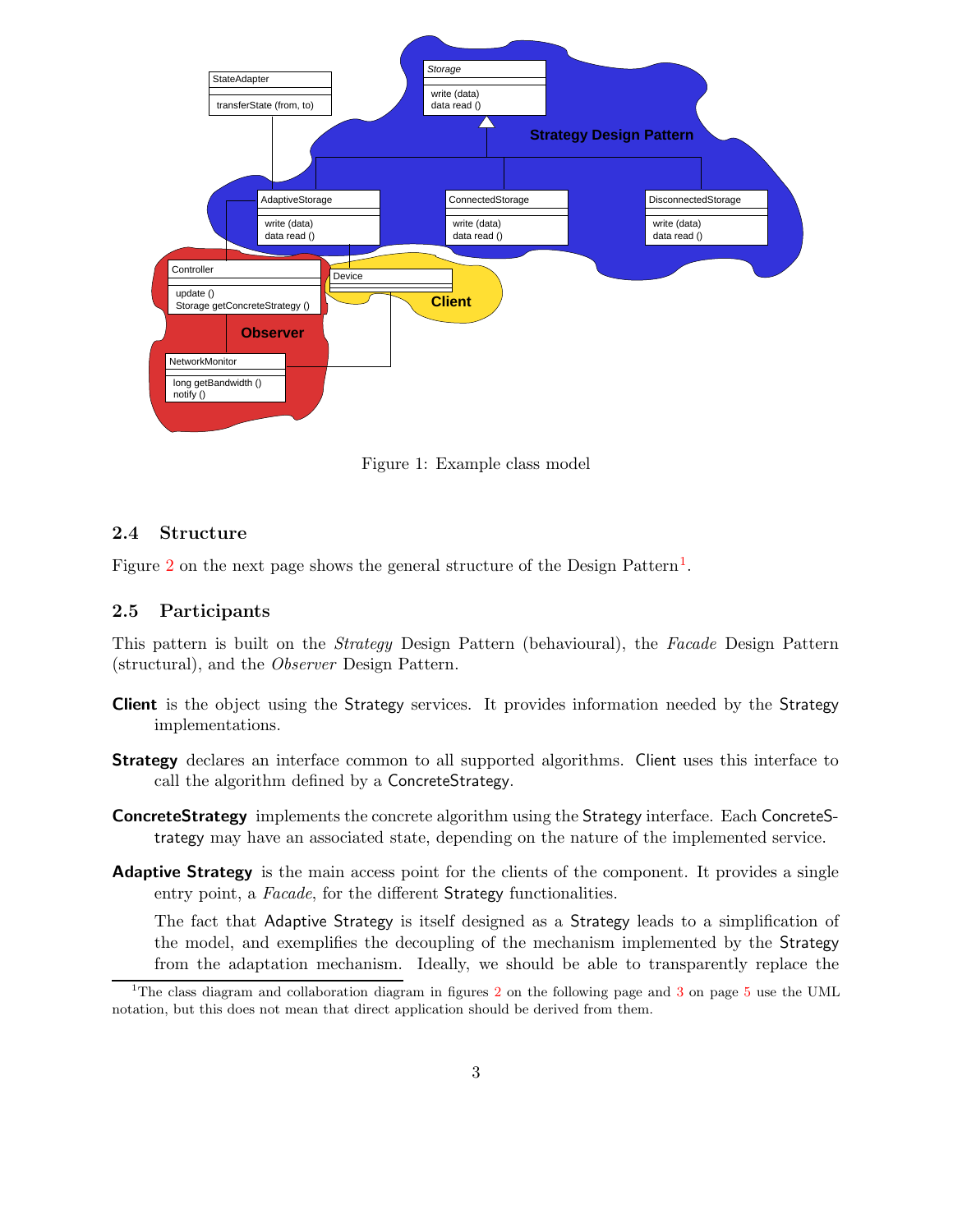

<span id="page-3-0"></span>Figure 2: Class diagram for the Adaptive Strategy Design Pattern

Adaptive Strategy by one of the ConcreteStrategy, as a form of optimization by specialization for instance.

- Controller has the difficult task of choosing the best algorithm, using information gathered from the InformationGateway. It is called by the Adaptive Strategy object.
- InformationGateway represents the gateway through which the Controller gets the necessary information to make its decision. It provides access methods to environment information. Thus it constitutes the glue that is necessary to adapt a generic Adaptive Strategy (AdaptiveStorage for instance) to a specific system.
	- It defines an interface that lets the Controller access runtime or historical environmental parameters.
	- It may also provide active capabilities, which can trigger actions according to environment changes by notifying other components. This functionality can be implemented with the help of the *Observer* Design Pattern.
- **StateAdapter** handles if necessary the transition between two strategies that need to have some state information exchanged.

#### <span id="page-3-1"></span>2.6 Collaborations

Two types of adaptation can be distinguished  $(BMN<sup>+</sup>00)$ . On action adaptation, as shown in figure [3](#page-4-0) on the following page, occurs when a method of the strategy is called. On change adaptation, presented in figure [4](#page-5-0) on page [6,](#page-5-0) is triggered by a change in the environment, independently from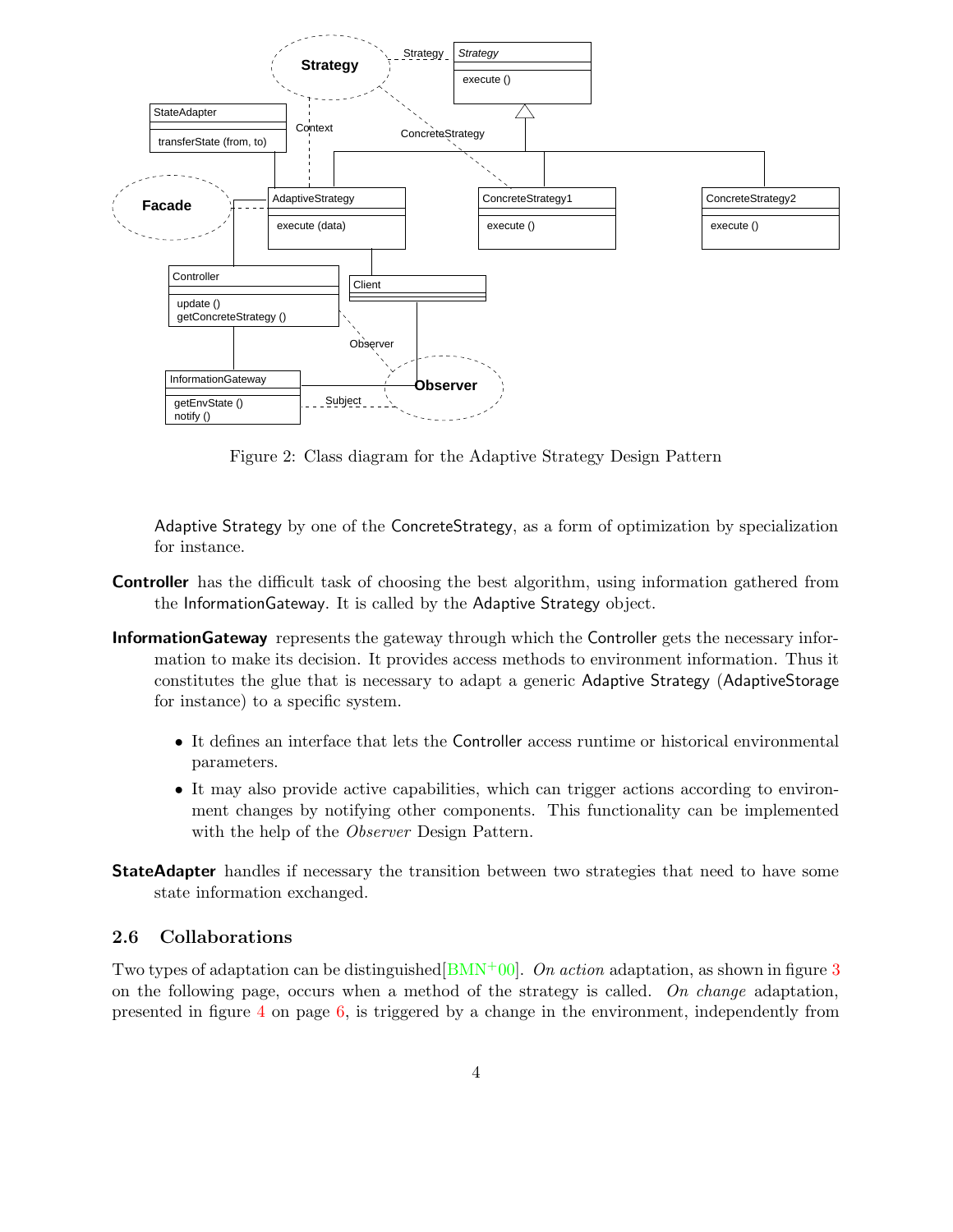the invocation of the methods. Our example of data access from a mobile device uses an on change adaptation.



#### 2.6.1 On action adaptation

<span id="page-4-0"></span>Figure 3: Collaboration diagram for on action adaptation.

Figure [3](#page-4-0) on this page shows a possible collaboration[2](#page-4-1) between the various constituents of our system in the case of an *on action* adaptation.

Adaptive Strategy is the main entry point for the clients (the Context in the original Strategy Design Pattern). It receives a request  $(1)$  for an operation, and asks  $(1.1)$  the Controller which ConcreteStrategy is the most appropriate to process that request. The Controller chooses the best strategy based on the information provided  $(1.1.1)$  by the InformationGateway and informs the Adaptive Strategy about its choice. If there is a change of strategies, and both strategies share some state information, the StateAdapter is invoked to manage the adaptation and transfer  $(1.2)$  of the pertinent information from the old strategy to the new one. Once the transition is achieved, the Adaptive Strategy can then forward the request  $(1.3)$  to the appropriate ConcreteStrategy.

#### 2.6.2 On change adaptation

Figure [4](#page-5-0) on the next page shows a collaboration between the entities of our Design Pattern in the case of an on change adaptation. For this type of adaptation, the request processing, indexed as A evolves independently from the adaptation process, indexed as B.

During the adaptation process, the InformationGateway notifies  $(B.1)$  the Controller that the adaptation parameters have changed. The Controller then gets  $(B.1.1)$  the necessary environmental information, makes its decision, and informs  $(B.1.2)$  the Adaptive Strategy if the ConcreteStrategy has to be replaced. The Adaptive Strategy can invoke  $(B.1.3)$  the StateAdapter to adapt and transfer information between the old and the new strategy if necessary.

<span id="page-4-1"></span> $2$ The link between InformationGateway and Client is not shown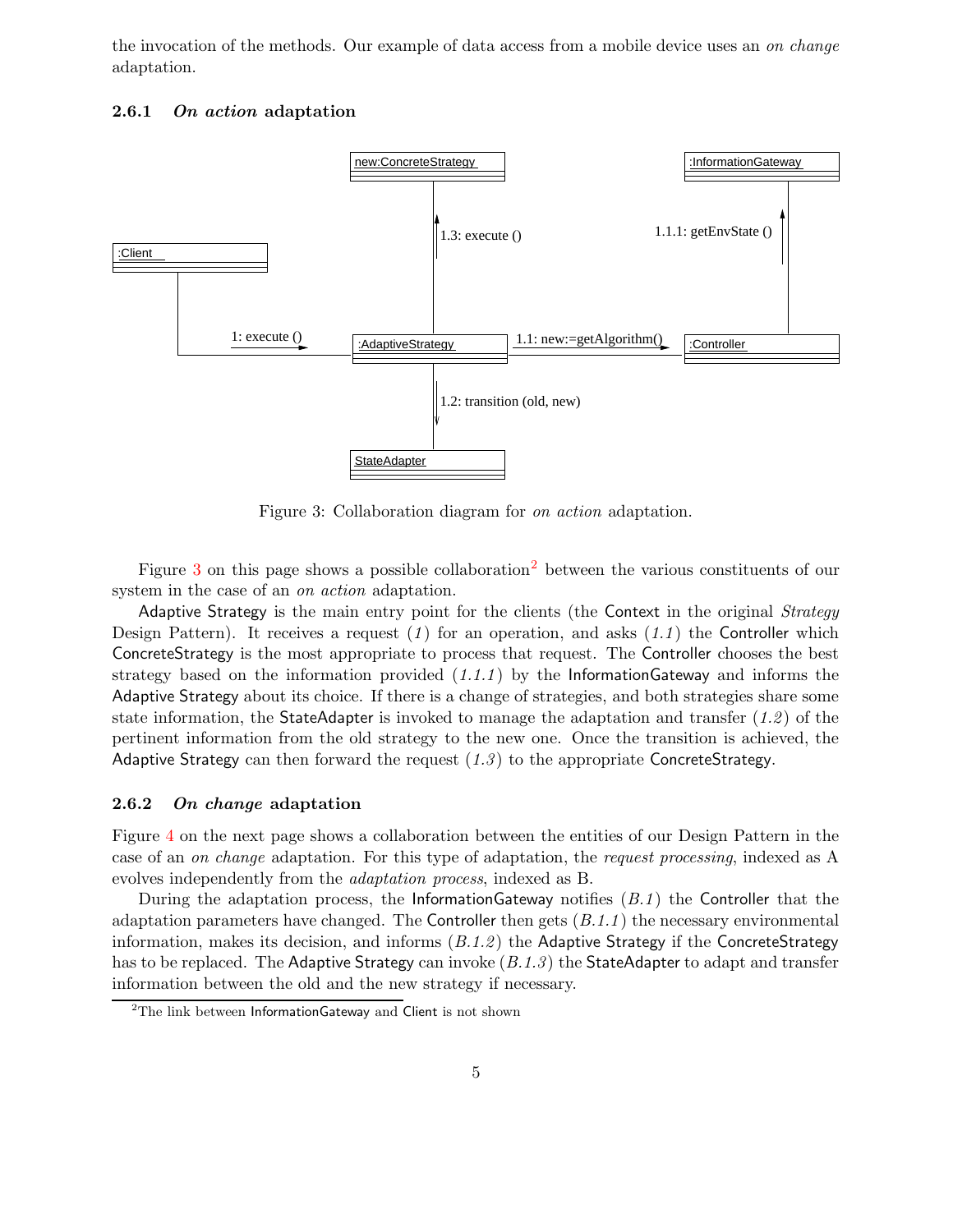

<span id="page-5-0"></span>Figure 4: Collaboration diagram for on change adaptation - A and B sequences are independant.

On the other hand, requests  $(A.1)$  for operations are managed by the Adaptive Strategy, which directly forwards  $(A.1.1)$  them to the ConcreteStrategy.

### 2.7 Consequences

The Adaptive Strategy Pattern has the following consequences:

- Hiding details from clients. Our Design Pattern provides a unique interface to invoke the best algorithm, saving the client the trouble of choosing it. It benefits from a more precise knowledge of execution conditions so that it is able to choose the most appropriate available strategy.
- Separation of concernes: distinguishing the adaptation process from the execution process. Our Design Pattern promotes a clear separation between these issues which leads to more clarity in the comprehension of their mechanisms and interactions.
- Make the StateAdapter explicit. The transition phase is often neglected in adaptive systems. The StateAdapter reifies this important aspect in the design of an adaptive system.
- Consequences on extensibility. The addition of a new strategy is on the one hand made easier by the reification. On the other hand, the Controller has to be informed of all the available ConcreteStrategies and of their respective charateristics, in order to be able to choose the most appropriate among them. Thus the implementation of the Controller, discussed in section [2.8,](#page-5-1) may in some cases hinder the addition of new strategies.

#### <span id="page-5-1"></span>2.8 Implementation

#### 2.8.1 Adaptation process

• The process of dynamic adaptation can be divided into four basic steps, inspired from  $[OGT+99]$  $[OGT+99]$ :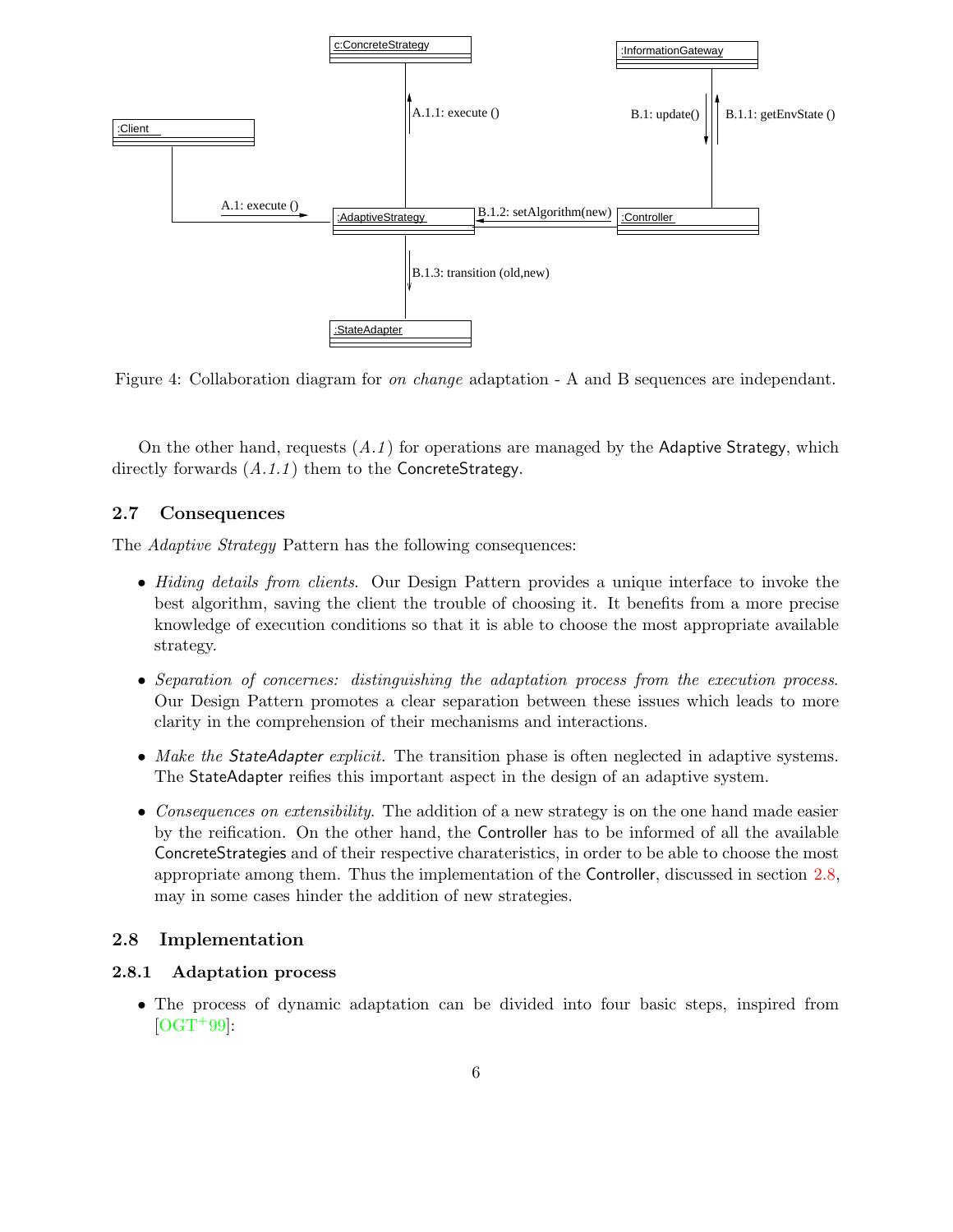- evaluate and monitor observations (InformationGateway)
- make a decision (Controller)
- handle transitions (StateAdapter)
- enact changes (Adaptive Strategy)

Each step involves more particularly a part of the Design Pattern.

• The evaluation and monitoring part achieved by the Information Gateway has to be carefully designed. It can have a great impact on the overall performance of the system, if it is too intrusive. Various approaches have been studied  $[SA00, \text{Lad}99, \text{BOK}^{+}99]$  $[SA00, \text{Lad}99, \text{BOK}^{+}99]$  $[SA00, \text{Lad}99, \text{BOK}^{+}99]$  $[SA00, \text{Lad}99, \text{BOK}^{+}99]$ , involving in particular a hierarchical organisation of observations. Both pull and push approaches can be used.

The information accessible via the InformationGateway can be either from the past (historical information), from the present (current state information), or from the future (in the case of prediction information).

- Different approaches can be used to implement the Controller. They have in particular an impact on the extensibility of the system. Using an ad-hoc function implies the modification of the Controller when adding a new strategy. Using cost functions[\[EKC98\]](#page-10-7), associated to each strategy, could help to alleviate this problem. Other approaches include heuristics, neural network, simulator [\[SS98\]](#page-11-10), state automaton [\[SA00\]](#page-11-4), etc.
- How can we guarantee that the decisions of the Controller cover the whole range of situations? We have to make sure that every case is taken into account. One of the ways to ensure this is to define a default algorithm which will be valid in all cases, even if suboptimal.
- The Controller is the concretization of the goal of our system. An adaptive system has a goal: maintaining a connection, optimizing bandwidth use, etc. The implementation of the choice algorithm of the Controller is a translation of this goal into code. A change in the goal is then translated into either a change in the choice algorithm, or a change in its parameters.

An analogy can be made with a complex system with many control knobs, whose complexity is hidden by the Controller which provides only one big control knob (for instance in a web cache case, the saved bandwidth vs. access latency, although the real situation is more complex).

- Depending on the statefulness of the strategies, the transition phase from one strategy to another can involve transmitting state information from the old strategy to the new one. The StateAdapter is in charge of the adaptation and transmission of the state information.
- Once the new strategy has been chosen and the transition handled, the Adaptive Strategy can validate the adaptation.

Two important issues must be taken into account. First, means should be provided by the Adaptive Strategy in order to prevent service requests to be lost or mismanaged during the transition phase.

Second, the stability of the system must be ensured, even in the case of quickly changing conditions. Stability is conventionally achieved in hardware adaptive devices via a hysteresis mechanism[\[KP89\]](#page-11-11).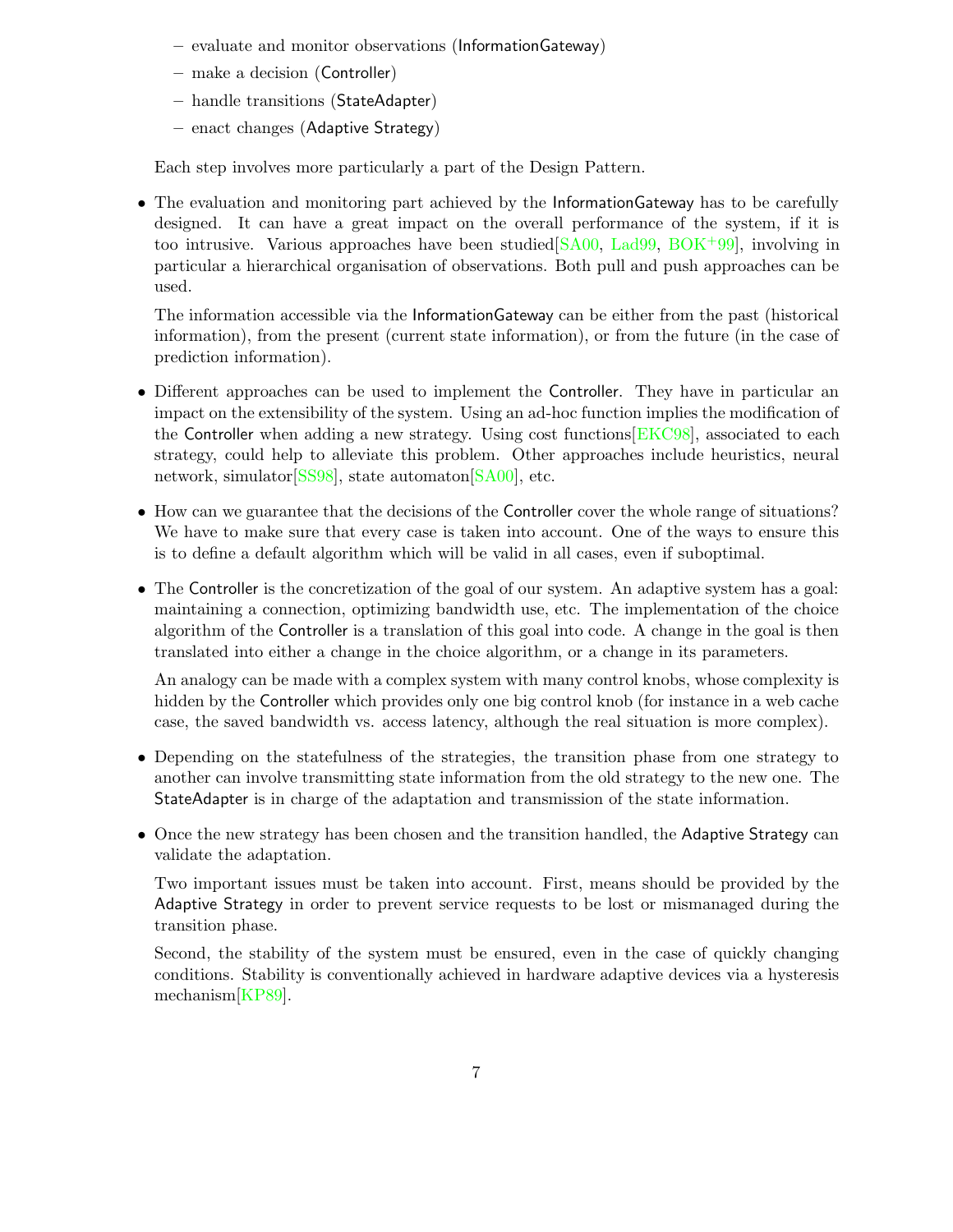#### 2.8.2 Adaptation classification

As mentioned in section [2.6,](#page-3-1)  $[BMN^+00]$  $[BMN^+00]$  identifies two types of adaptation:

- on change adaptation is triggered by a change in the environment, typically notified by the InformationGateway component. In this case, a reference to the concrete strategy is usually kept and invoked when necessary, using a Proxy Design Pattern. In our example, a change in the network conditions can cause a change in our strategy of accessing data.
- on action adaptation occurs at the strategy invocation time. This kind of adaptation is especially used when one of the decision criteria depends on some property of the parameters of the algorithm. For instance, an adaptive sorting algorithm depends on the properties of the data to be sorted.

The desired behavior may involve both types of adaptation. For instance, in the mobile storage example, we may have an on change adaptation handling the variations in bandwidth, and an on action adaptation intended to optionally compress the data, according to its type.

The combination of both types of adaptation can be achieved in two ways. The first one consists of simply implementing the necessary means as a set of ad-hoc mechanisms in the Controller. The Controller will then be activated by the InformationGateway for an on change adaptation, as well as by the client at each invocation for an on action adaptation.

Another method would be to apply our Design Pattern to the Controller itself. Indeed, the Controller can be built as an adaptive strategy, which would switch its selection algorithm according to the environment. An on change adaptation for the Controller has to choose between the concrete ConnectedController and DisconnectedController. These concrete strategies are then used as the Controller for the other, on action, adaptation.

#### 2.8.3 Strategy classification

A simple distinction would be to distinguish between stateless and stateful strategies. The statelessness of a strategy induces many simplifications in the strategy change policy discussed below.

For instance, various sorting strategies do not need to share state information. On the other hand, a concurrency strategy [\[KC99\]](#page-11-12), featuring as alternatives a ThreadPool, Single-Threaded and Thread-Per-Connection strategies, needs to transmit the enqueued incoming connections waiting to be handled from a strategy to another.

#### 2.8.4 Strategy change policy

Once the Controller has decided that the current strategy should be replaced comes the question of how to handle the transition from the old strategy to the new one.

In the case of stateful strategies, if we have to keep some state information from one strategy to another, the StateAdapter adapts and transmits the state information.

MoleNE $[SA00]$  uses a component named *state adapter* which allows the transfer of information between Implementation objects. If the information is sufficiently similar, this service uses a simple Memento Design Pattern. If the information is different, the *state adapter* has to select significant information from the source Implementation to be given to the new Implementation.

The 2K<sup>[\[HKC](#page-10-8)+99]</sup> distributed operating system relies on a CORBA ORB called dynamicTAO<sup>[\[RKC99\]](#page-11-13)</sup>. It handles transitions using a dedicated component called *ComponentConfigurator* [\[KC99\]](#page-11-12), which also uses the Memento Design Pattern.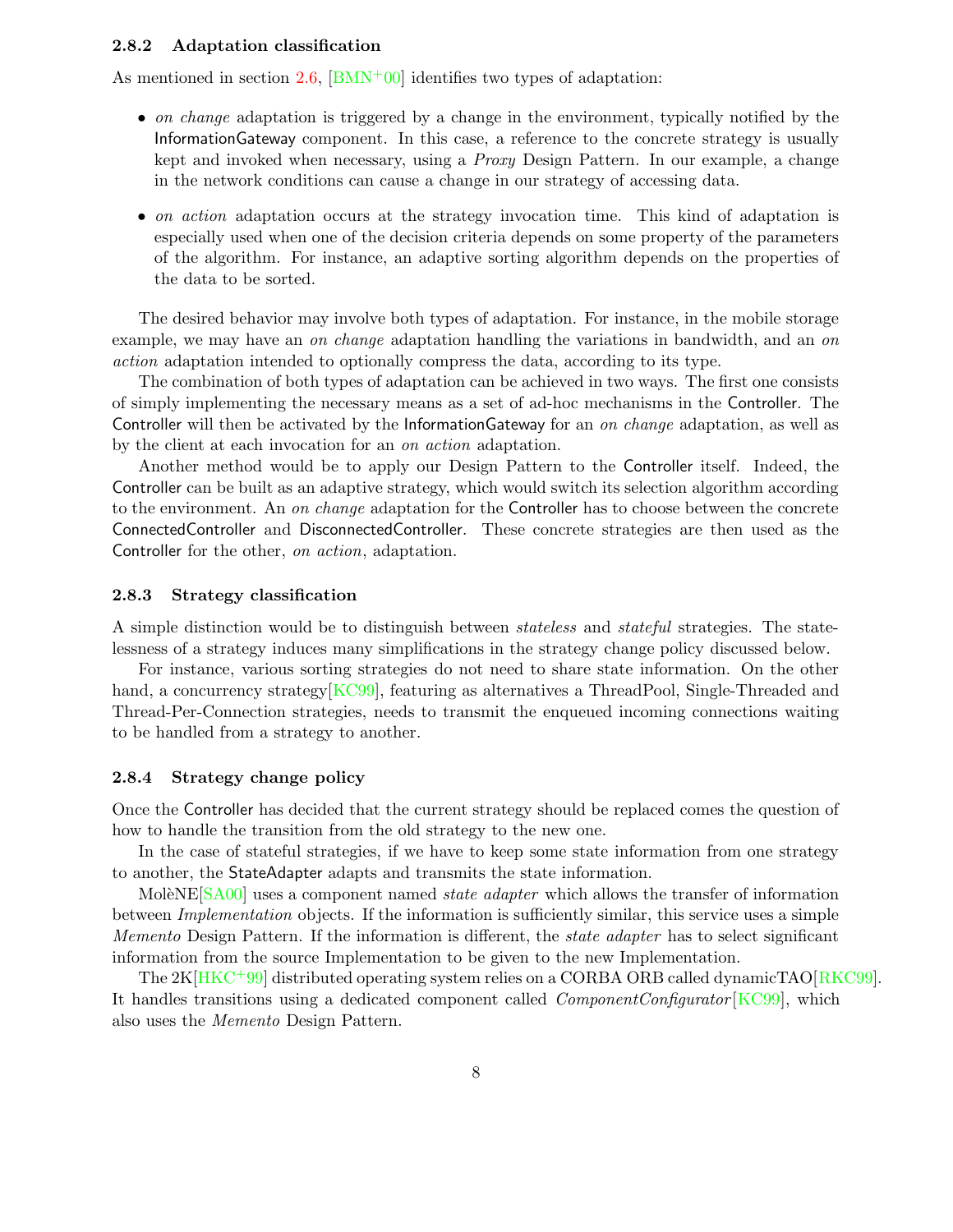#### 2.9 Sample Code

We will here describe mainly interfaces for our mobile storage access, which features an on change adaptation. An abstract class defines the Storage interface:

```
public abstract class Storage {
    public abstract void write (Data d);
    public abstract Data read ();
}
```
Three concrete classes are derived thereof. One for each mode of operation (connected or disconnected) and the AdaptiveStorage class that will act as a *Proxy* for the other concrete strategies.

```
public class ConnectedStorage extends Storage {
 public void write (Data d) { ... };
 public Data read () { ... };
}
public class DisconnectedStorage extends Storage { ... }
public class AdaptiveStorage extends Storage { ... }
```
NetworkMonitor monitors the network bandwidth and notifies the Controller when an important change occurs.

```
public class NetworkMonitor {
 public long getBandwidth () {...};
 public void notify () {...};
}
```
Controller is an *Observer* of InformationGateway. When notified of changes, it selects the most appropriate concrete strategy, and informs the AdaptiveStorage.

```
public class Controller {
 public void update () {...};
 public Storage getConcreteStrategy () {...};
}
```
StateAdapter transfers state information, for instance the queue of messages not yet sent, from the current strategy to the strategy that will be activated.

```
public class StateAdapter {
 public void transferState (Storage from, Storage to) {...};
}
```
The application only has to invoke AdaptiveStorage methods to access the data in the most appropriate way.

```
AdaptiveStorage st;
Data d;
st.read (d);
```

```
st.write (d);
```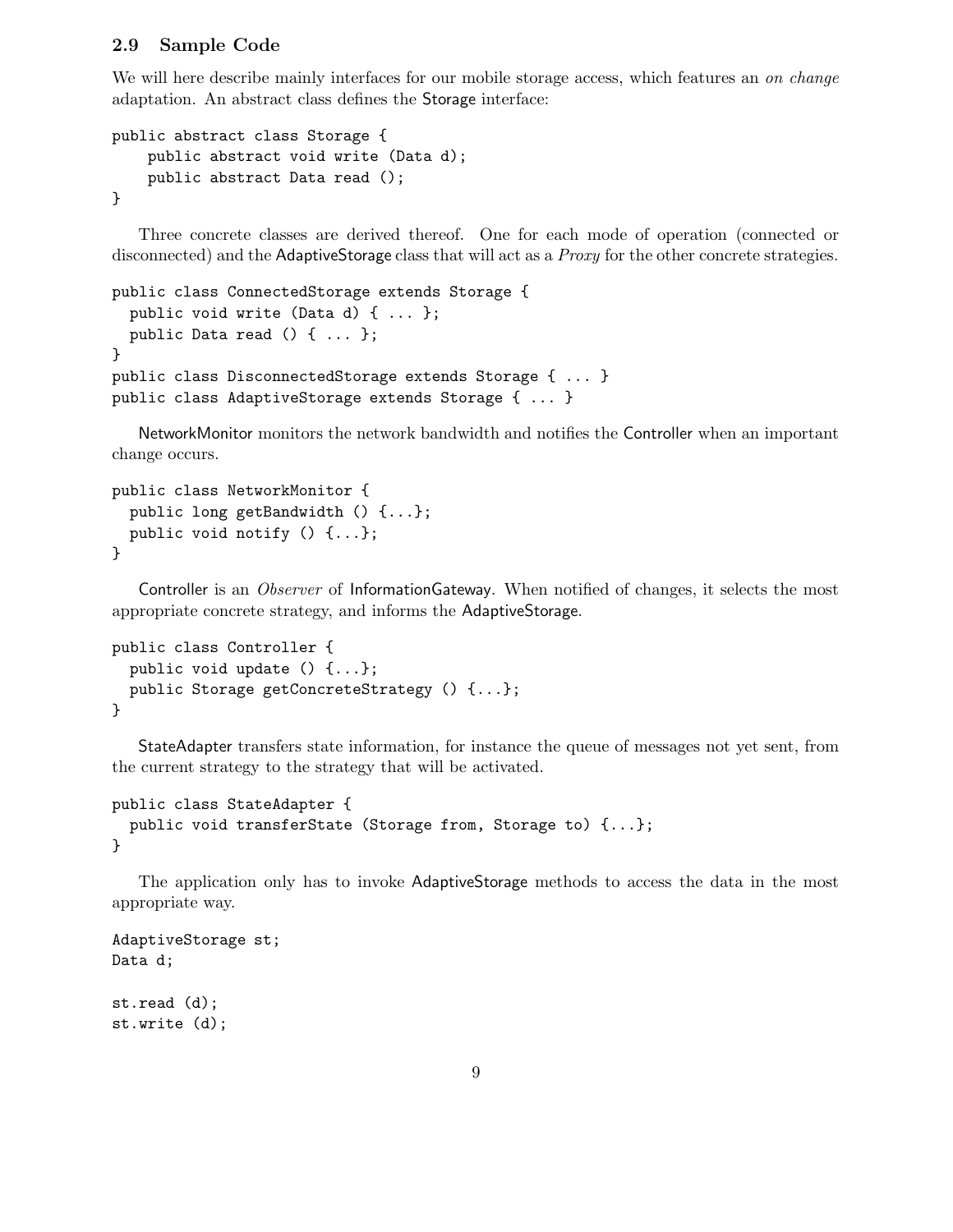#### 2.10 Known Uses

The Adaptive Strategy Design Pattern can be used to analyze existing adaptive systems.

The ISTORE Project[\[BOK](#page-10-6)+99] aims to provide self-adaptive data storage, by combining hardware and software elements. Their system couples LEGO-like plug-and-play hardware components, having active monitoring capabilities, with a generic framework for constructing adaptive software. The decoupling between observation, control and adaptation is clear. However, transition's handling is not explicit.

Operating systems can also benefit from adaptive features, in many aspects. The Synthesis[\[MP90\]](#page-11-2) operating system introduces fine-grained adaptive scheduling, with a design inspired by the hard-ware phase-locked-loop. The VINO [\[SS98\]](#page-11-10) operating system provides a general framework, based on the notion of grafts to allow self-adaptation of various mechanisms like memory paging, disk wait, interrupt latency, etc. Their implementation also decouples observation, control and execution.

In the network domain, Adaptive Protocol[\[HMS99\]](#page-11-3) also points out the need for a clear distinction between mechanism and policy. In their model, functions can be dynamically inserted and removed in response to changes in the environment.

Various approaches to adaptivity, from language approaches  $[BMN^+00]$  $[BMN^+00]$  to middleware ones  $[SA00]$ , [HKC](#page-10-8)<sup>+</sup>99], operating systems<sup>[\[SS98\]](#page-11-10)</sup> or more generic approaches, like the Viable Systems Model<sup>[\[HK00\]](#page-10-9)</sup>, feature some or all of the aspects mentionned in this Design Pattern.

#### 2.11 Related Patterns

- Strategy
- Observer
- Facade

This pattern is primarily an extension of the Strategy Design Pattern.

## 3 Related work

The specific issues of self-adaptivity have been largely discussed in the domain of control theory applied to industrial processes. The inspiration of control theory to the design of software systems has already been studied in [\[OGT](#page-11-8)<sup>+99</sup>, Lad<sup>99</sup>, [KBE99\]](#page-11-7), but cover a wide range of adaptation types, from parametric adaptation to architecture reconfiguration.

[\[BN99\]](#page-10-3) has an approach similar to ours of analyzing self-adaptive systems through the composition of Design Patterns. The composition of the Strategy and Observer Design Patterns is studied in depth, and it also applies to behaviour changes initiated by other objects. The separation of the different entities taking part in the adaptation process is not pushed as far as necessary, though.

## 4 Conclusion

In this paper we have identified the different entities composing a self-adaptive system, and we have shown their interaction during the four steps of the adaptation process: evaluation and monitoring, decision-making, transition-handling, and activation of changes.

The usefulness of this Design Pattern is twofold. On the one hand, it provides a support for the analysis of existing self-adaptive systems. On the other hand, it can be used during the design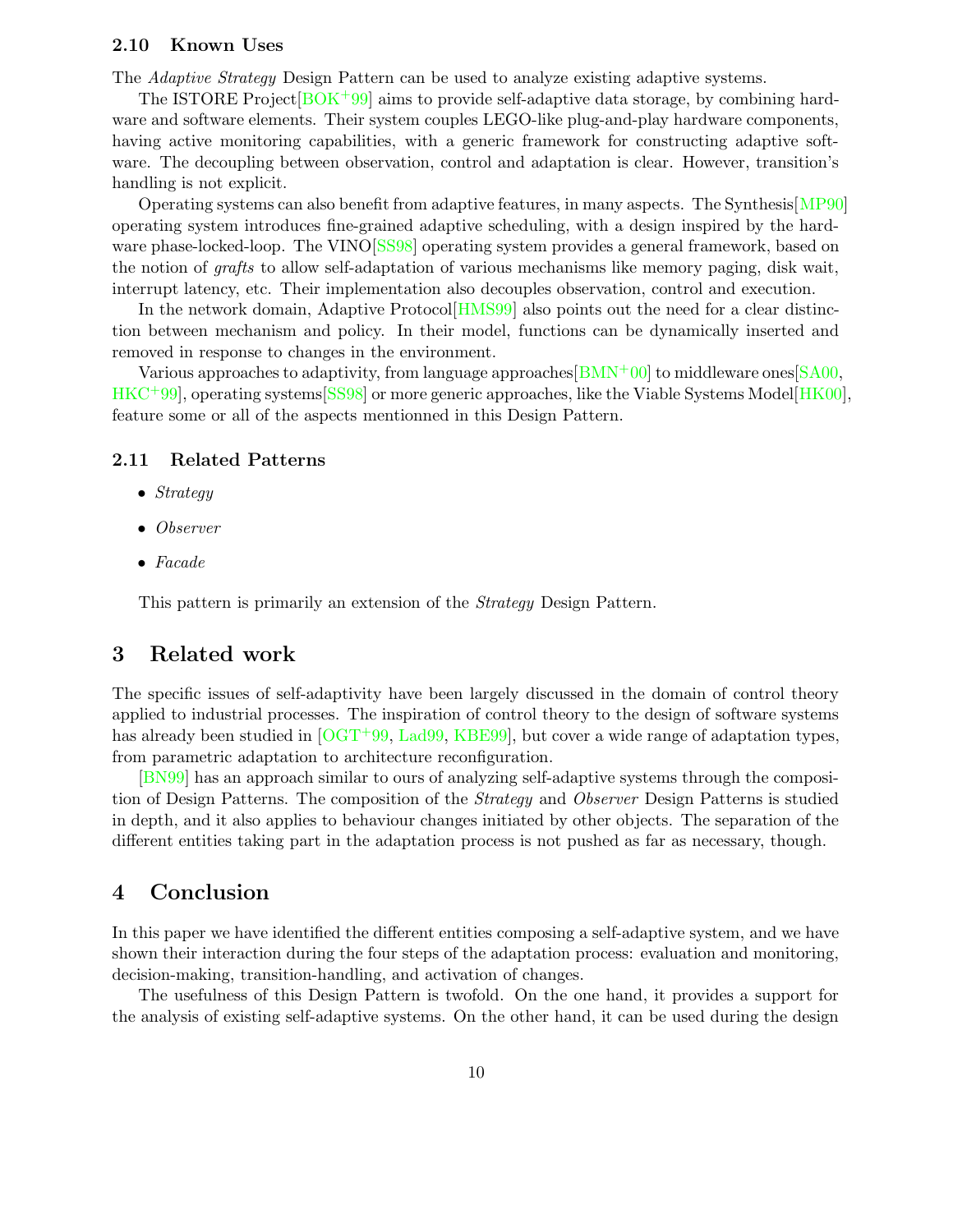of a self-adaptive system to identify the issues and the needed tools. A concrete application of the Adaptive Strategy Design Pattern is currently being developped in an adaptive web cache system.

The mechanism of state adaptation will be the subject of a more precise study leading to a State Adapter Design Pattern.

## 5 Acknowledgements

Maria Teresa-Segarra has provided substantial comments and reviews of this pattern and the careful and detailed feedback from our KoalaPLoP shepherd, Gustavo Rossi, led to significant improvements. Thanks to the KoalaPLoP attendees, and especially to Charles Herring, for the feedback and the fruitful discussions.

## References

- <span id="page-10-5"></span>[BMN+00] P. Boinot, R. Marlet, J. Nové, G. Muller, and C. Consel. A declarative approach for designing and developing adaptive components. In 15th IEEE International Conference on Automated Software Engineering, 2000.
- <span id="page-10-3"></span>[BN99] Mathias Braux and Jacques Noyé. Changement dynamique de comportement par composition de schémas de conception. In Langages et Modèles à Objets LMO'99, january 1999.
- <span id="page-10-6"></span>[BOK+99] A. Brown, D. Oppenheimer, K. Keeton, R. Thomas, J. Kubiatowicz, and D.A. Patterson. Istore: Introspective storage for data-intensive network services. In Proceedings of the 7th Workshop on Hot Topics in Operating Systems (HotOS-VII), Rio Rico, Arizona, march 1999.
- <span id="page-10-7"></span>[EKC98] Michael D. Ernst, Craig Kaplan, and Craig Chambers. Predicate dispatching: A unified theory of dispatch. In ECOOP '98, the 12th European Conference on Object-Oriented Programming, pages 186–211, July 1998.
- <span id="page-10-1"></span>[FDBC99] Adrian Friday, Nigel Davies, Gordon Blair, and Keith Cheverst. Developing adaptive applications: The most experience. Journal of Integrated Computer-Aided Engineering, 6(2):143–157, 1999.
- <span id="page-10-2"></span>[GH91] MG Gouda and T Herman. Adaptive programming. In ieeetse, volume 17, pages 911– 921, 1991.
- <span id="page-10-4"></span>[GHJV95] Erich Gamma, Richard Helm, Ralph Johnson, and John Vlissides. Designs Patterns: Elements Of Reusable Object-Oriented Software. Addison Wesley, 1995.
- <span id="page-10-0"></span>[Har98] Fazilah Haron. Phase-based Adaptive Dynamic Load Balancing for Parallel Tree Computation. PhD thesis, University of Leeds, 1998.
- <span id="page-10-9"></span>[HK00] Charles Herring and Simon Kaplan. The viable system architecture. In Thirty-Fourth Hawaii International Conference on System Sciences (HICSS-34), 2000.
- <span id="page-10-8"></span>[HKC<sup>+</sup>99] Christopher K. Hess, Fabio Kon, Roy H. Campbell, Manuel Román, Dulcineia Carvalho, and Luiz Magalh˜aes. Dynamic resource management for smart environments: The 2k approach. In Inter-agency Workshop on Smart Environments, Atlanta, Georgia, July 25-26 1999. Georgia Institute of Technology.